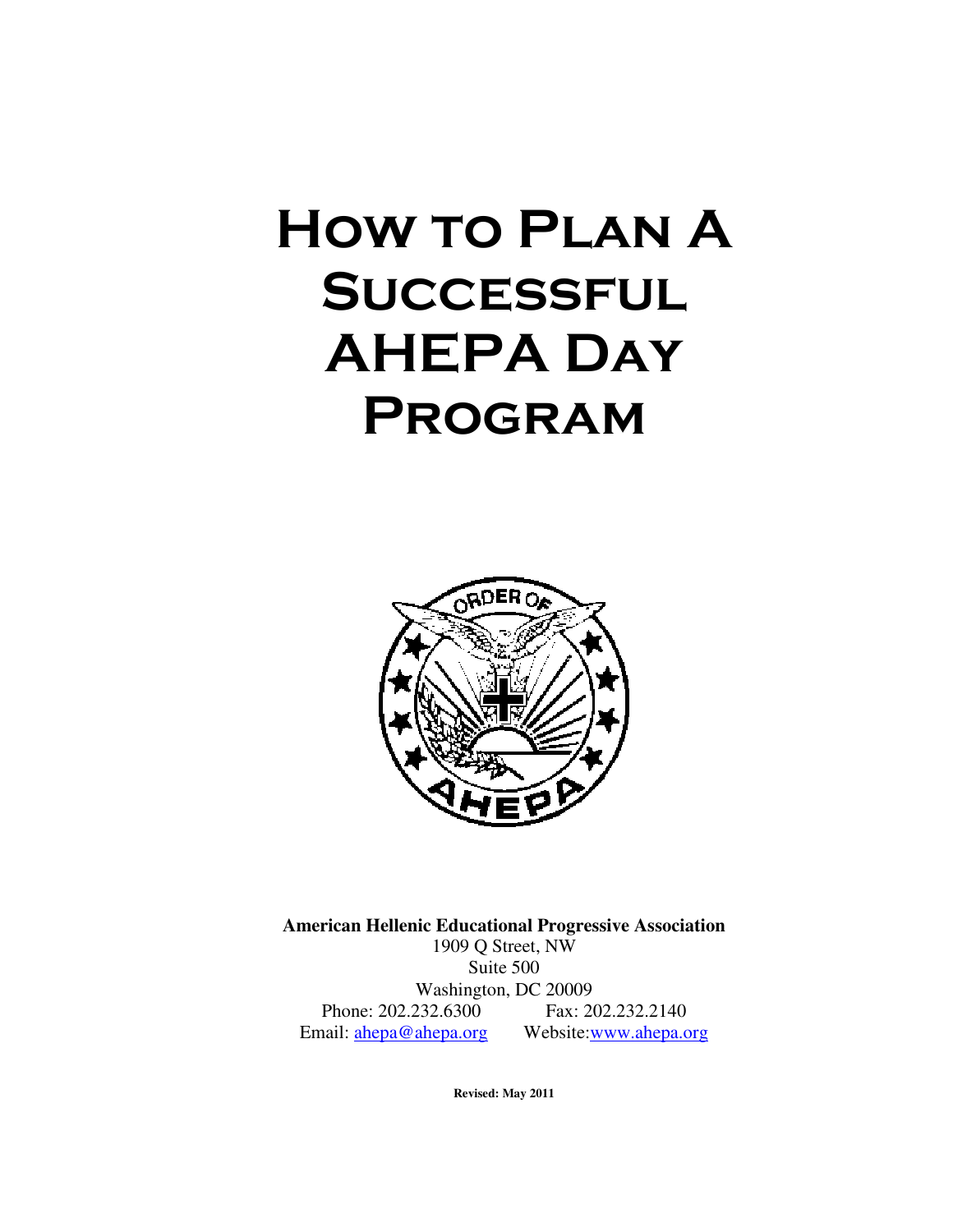# **TABLE OF CONTENTS**

| <b>Important Audiences</b>             | Page 2  |
|----------------------------------------|---------|
| Sample Timeline                        | Page 3  |
| Events & ideas to Choose From          | Page 5  |
| Uses of a News Release                 | Page 6  |
| Sample News Release                    | Page 7  |
| Uses of a Proclamation                 | Page 9  |
| Sample Letter to a Government Official | Page 10 |

#### **INTRODUCTION**

AHEPA plays an important role in the community. Since AHEPA Day is a recognized event in the Greek Orthodox Churches across the United States and Canada, an excellent opportunity exists to promote the work done by AHEPA. By implementing a wellcoordinated program of events, your chapter is able to enhance its image by illustrating the caring spirit that exists in the AHEPA family.

The Order of AHEPA has created this "How To" Booklet to assist you with planning AHEPA Day. We encourage you to share this booklet with members of your executive committee so everyone can be an active participant in the planning and implementation process. Also note that this booklet is meant only as a guide for your promotional activities. Feel free to add your own ideas to the projects suggested in this package.

For those chapters who are energetic, consider turning AHEPA Day into AHEPA Week! Your chapter can host events throughout the entire week. Whichever you choose, we hope you have a truly rewarding and successful program!

Fraternally yours, Basil N. Mossaidis Executive Director Order of AHEPA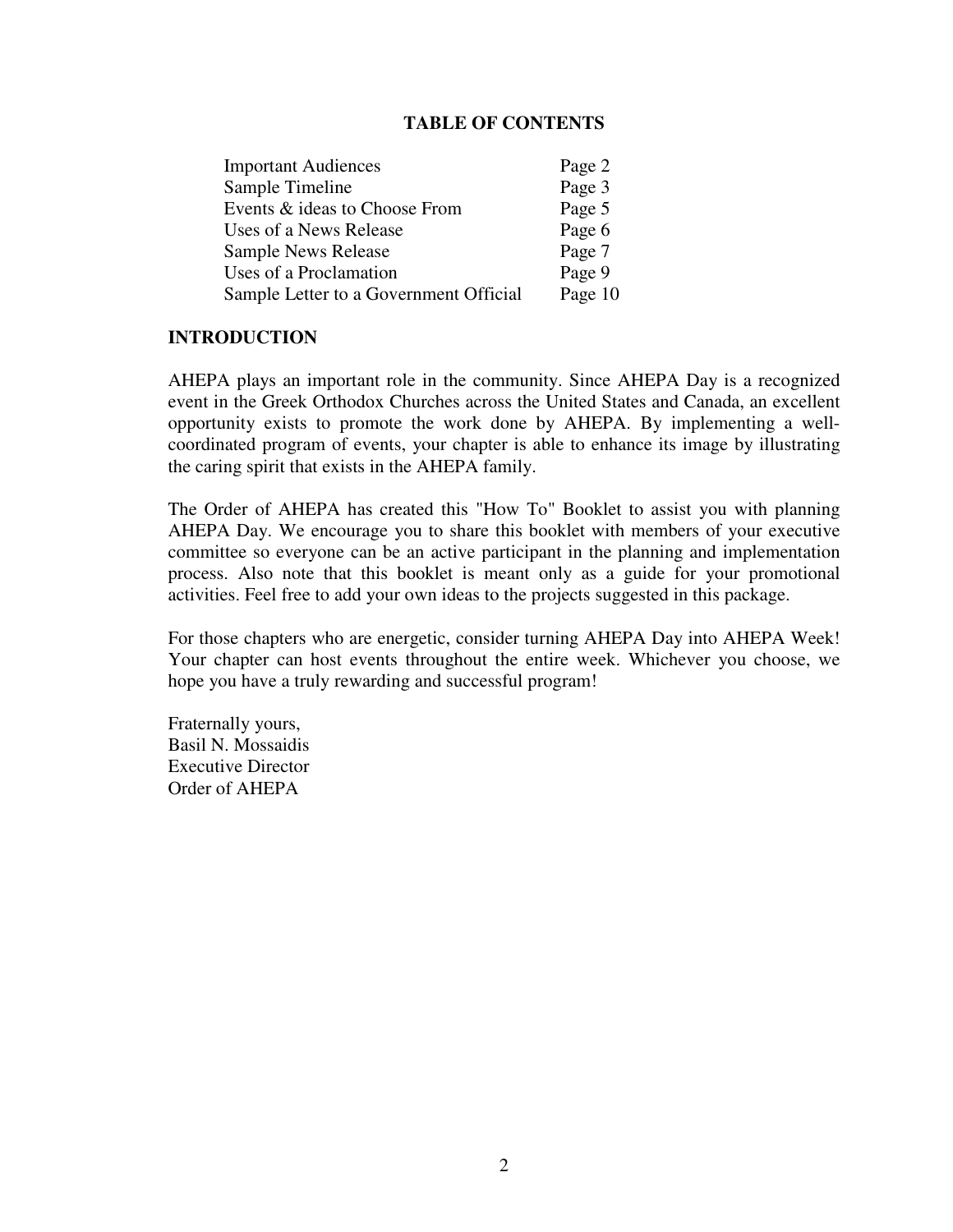# **IMPORTANT AUDIENCE**

It is important to understand that there are several audiences or groups that you should target during AHEPA Day or AHEPA Week.

# *A. Greek* Community

1. *Parish Members*- Remember, these are your future members and also, participants in many of your programs. But, they really do not know a lot about AHEPA. Do whatever you can to educate them.

2. *Parish Priest-* He is a key person in your community. Usually the priests who are more informed on AHEPA and its functions, and the more that AHEPA recognizes and involves its priests in their events, the easier it is to function within the community.

3. *Parish Council-* It is always a good idea to keep the Parish Council involved, since they carry out the business affairs of the community. And, they are also potential AHEPA members.

4. *AHEPA Members-* it is important to keep all of your members informed, and not just the members who attend meetings. Especially on AHEPA Day, it is important to have your members turn out to be "AHEPA Ambassadors" during your events.

# B. Non-*Greek* Community

We are very proud to be a member of the Order of AHEPA, but we feel even more proud when a non-Greek person has knowledge of our fraternity. It is up to the individual chapters to generate media coverage to help disseminate information on AHEPA. For AHEPA Day, consider the following:

1. *Proclamation*- see our attached page 9 that explains to you the benefits of having your Mayor officially proclaim AHEPA Day.

2. *Media-* see our attached page 6 which explains the uses and benefits of a news release, which will generate coverage in your local media.

Now continue to read through this booklet with those important audiences in mind. Be creative in choosing ideas to implement your own local program.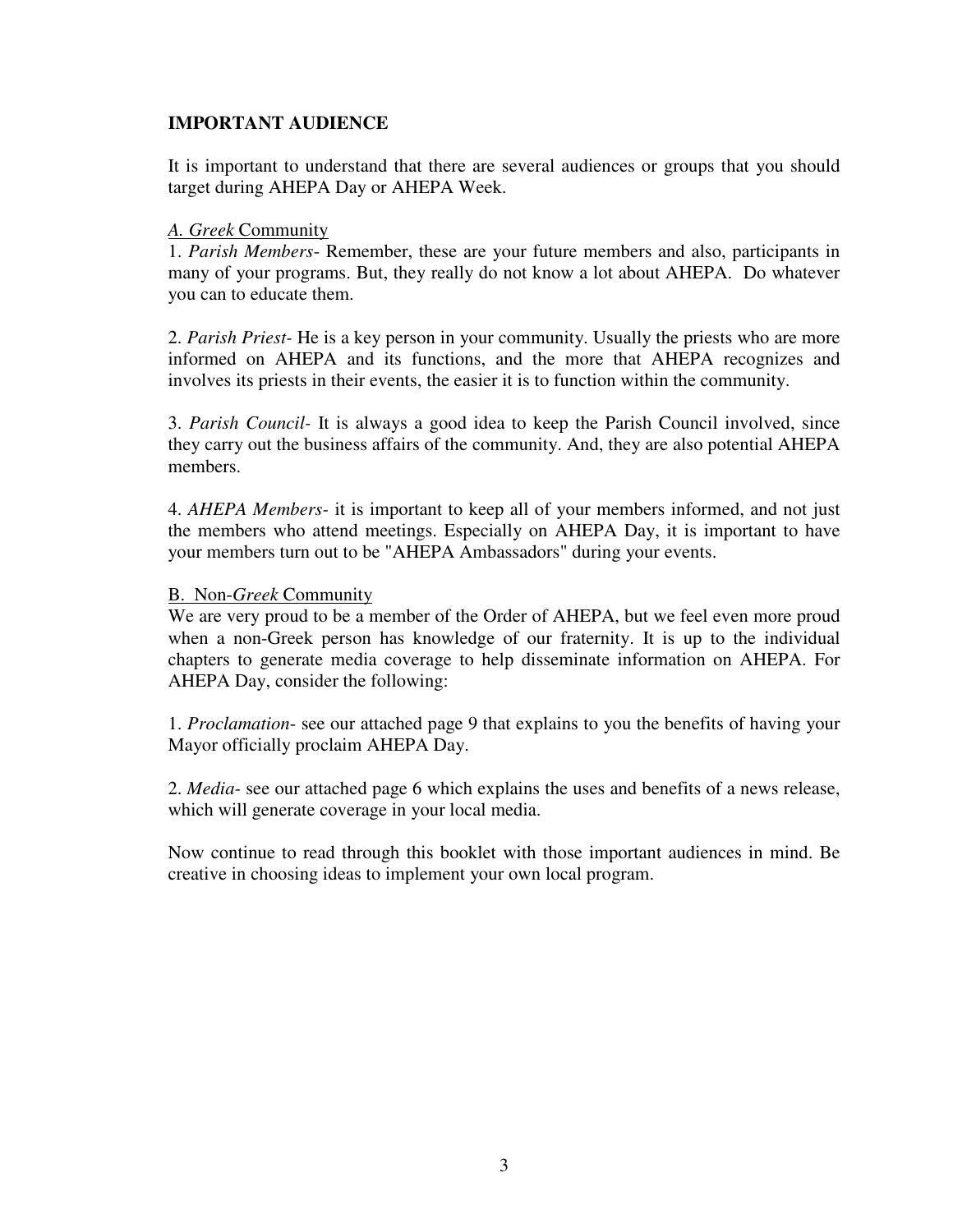## **Sample Timeline**

- 1. *Inform Your Members--*Inform your chapter members in your monthly bulletin, that AHEPA Day is coming soon and how important it is for all members to be involved.
- 2. *Select a Committee--*At the first meeting possible, select a committee to work on planning AHEPA Day. As many members of the Executive (especially the President) should be on this committee, since a lot of the program involves the image of the Chapter.
- 3. *Put Together a Program of Events--*Go through this booklet and decide which items will be part of your chapter's AHEPA Day Program.
- 4. *Have an Executive Meeting with your Priests--*All priests will receive a letter or encyclical from Archbishop Demetrios proclaiming AHEPA Day in the Greek Orthodox Churches of the United States and Canada. It is important to have your Executive Committee meet early with the priest to let him know some of your preliminary plans and that he giver, you his blessing. In a kind, yet strong request, the priest should be urged to have his sermon on AHEPA Day entitled "What AHEPA has done in our community."
- 5. *Get Approval From the Parish Council--*Since you will be using the Church hall, you should send a letter to the Parish Council for permission.
- 6. *Send a Letter to the Mayor & Government Officials (see page 10)--*To generate media coverage, send a letter to the Mayor and government officials requesting an official proclamation for AHEPA Day.
- 7. *Order Membership Application/Brochures from Headquarters--*Headquarters has recently produced a new AHEPA information & membership brochure. Whatever events you plan, consider handing out one brochure to everyone present. Even if they do not apply for membership, you will be educating them on the ideals and principles of the AHEPA.
- 8. *Send a News Release to the Local Media (see page 7)--*Whether you receive an official proclamation from the Mayor, or not, you can still issue a news release to the local media. This will generate free media coverage. You should also follow up with a telephone call to the media that you send it to (TV, daily newspaper, weekly newspapers, radio stations) and arrange to have a reporter and photographer at one of your key events. Don't forget the Greek media in your area.
- 9. *Hang the AHEPA Poster on your Community Bulletin Board--*Along with this plan book, your chapter secretary should have received an AHEPA Day poster. You will notice that there is a space at the bottom of the poster to fill in the time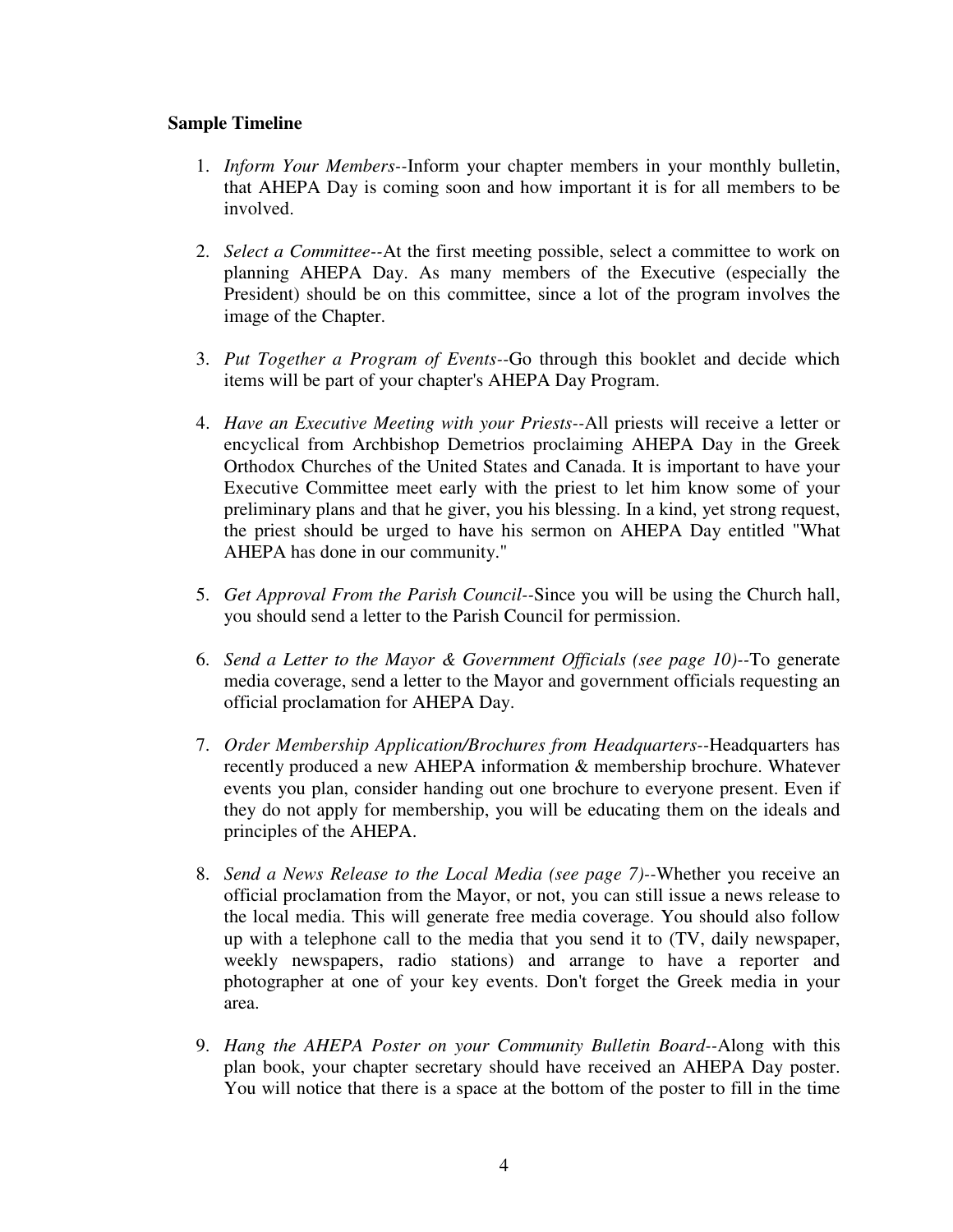and date of your events. It has been left blank, since some chapter events are not celebrated on AHEPA Day. The poster design is consistent with the Membership & information brochure mentioned above. The two items are a nice promotional and informational package for your chapter.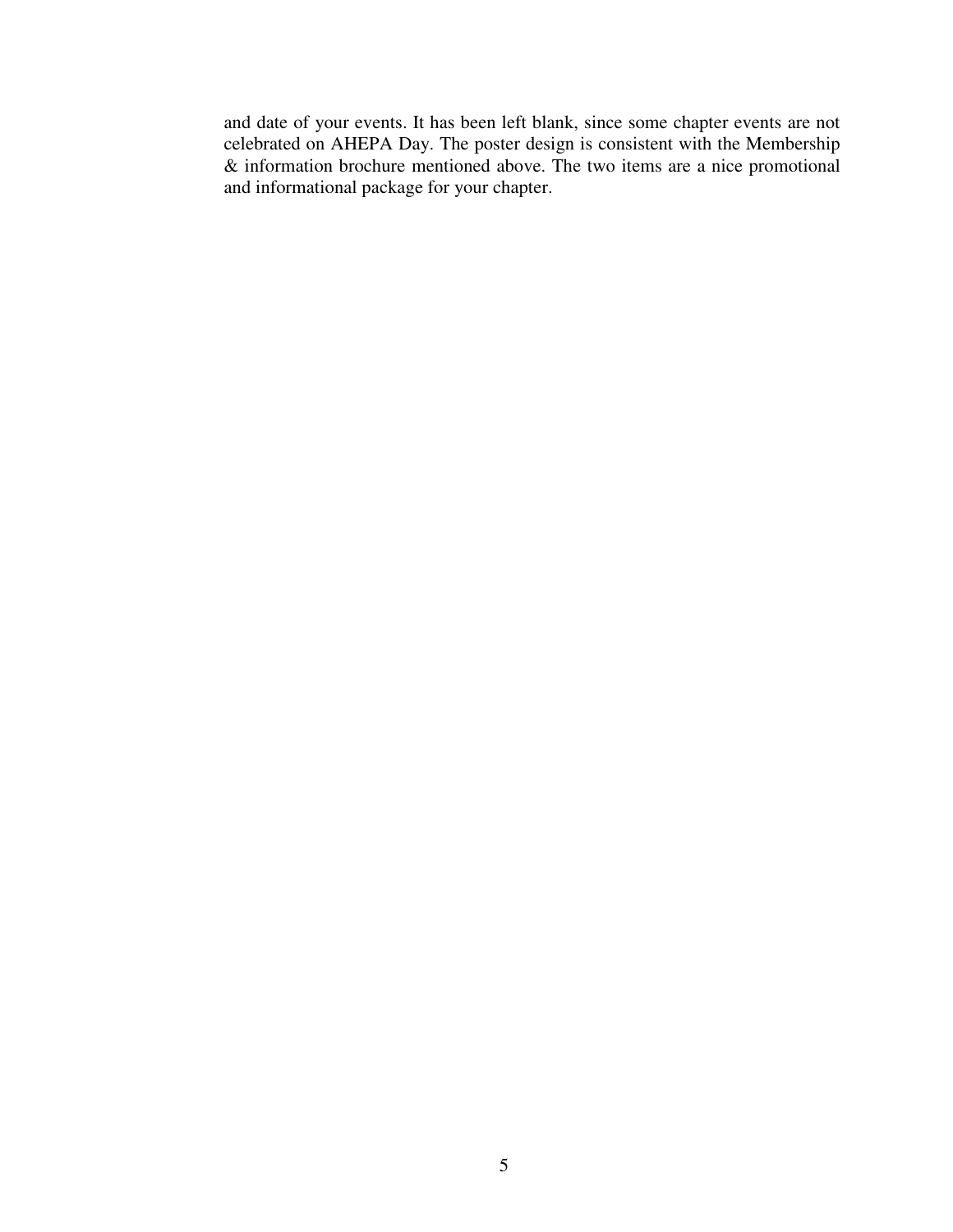#### **EVENTS AND IDEAS TO CHOOSE FROM**

- 1. All members coming to church on AHEPA Day should be seated in the front pews.
- 2. Remind all members coming to church on AHEPA Day that they should wear their AHEPA pins.
- 3. Try and have all members coming to church on AHEPA Day that they should take communion.
- 4. Have the priest talk about AHEPA in his Sermon.
- 5. Pay for the after-church Coffee & Donut Social gathering in the community hall or basement.
- 6. Show the AHEPA movie "Ripples," available through AHEPA Headquarters.
- 7. Hand out the new AHEPA Membership Application/Brochure (which tells the AHEPA Story) to all parishioners.
- 8. Have the Chapter President give a SHORT speech on how AHEPA has helped the Greek and non-Greek community, over the years.
- 9. Use an AHEPA Certificate of Honor to recognize work by key people in the community for outstanding Service *(*Parish Council President, Sunday School Director, Choir Director, School Principal).
- 10. Recognize AHEPA and Daughters Past Presidents in the hall.
- 11. Recognize 25 and 50-year members present.
- 12. Organize a Voter Registration Drive.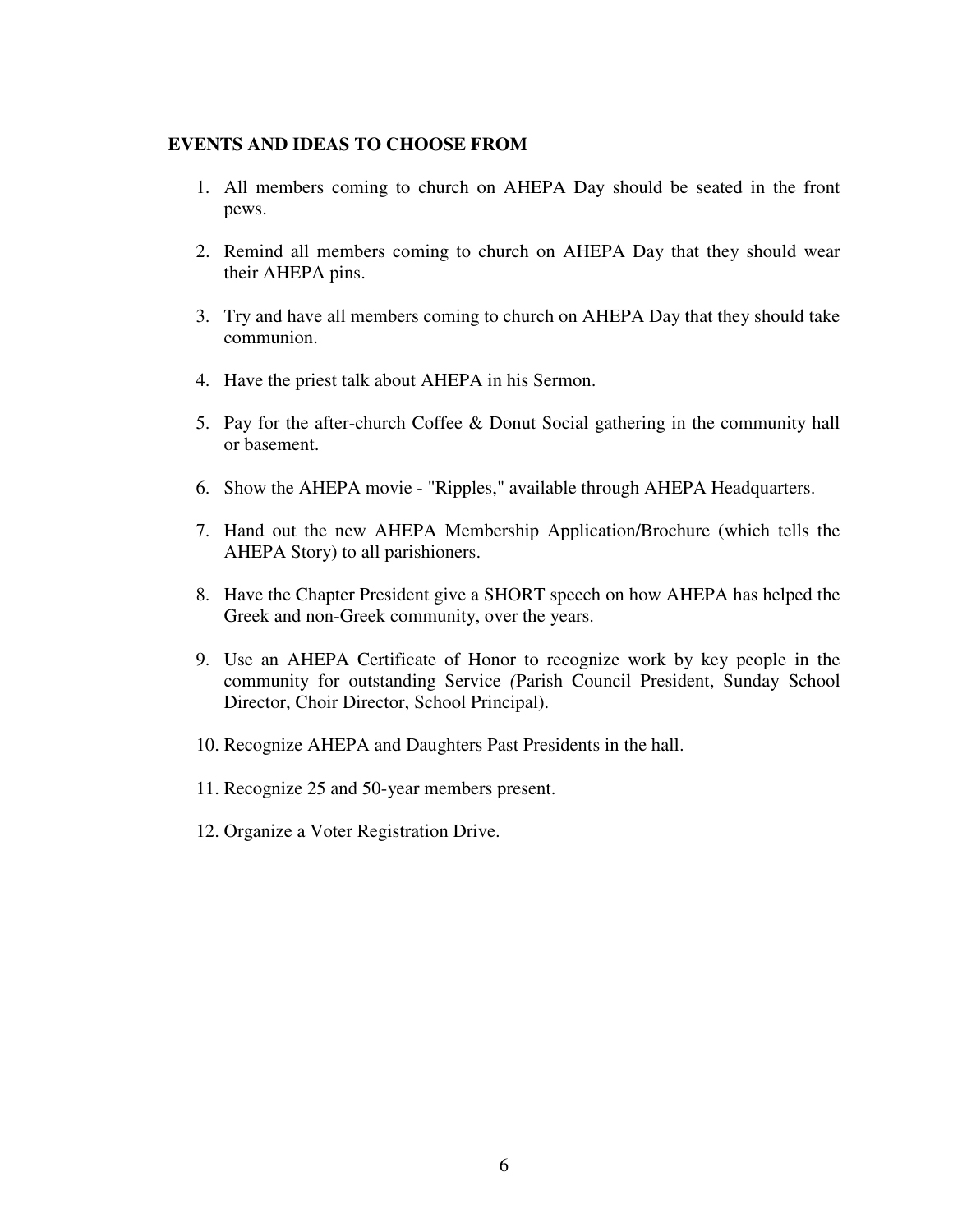#### **USES OF A NEWS RELEASE**

During AHEPA Day, you will be trying to obtain as much publicity as possible concerning your chapter's activities. One of the best ways to get coverage from the local media is to send them a news release. It is important that you follow specific guidelines for your news release to ensure that it receives the attention that it deserves.

Please refer to the sample news release on the next page. It will give you a good idea of the layout and content.

The following are some important tips on how to organize your news release so that it follows all of the media's editorial guidelines:

- 1. The first paragraph should discuss who, what, when, where, why and how of your event(s). The remainder of the release should elaborate on the basic facto Starting with the most important and ending with the least important information.
- 2. Be sure to deal only with the facts about your event not with personal opinions.
- 3. It is important that you consult all members of the Chapter Executive and Committee to make Sure that all key points have been included.
- 4. Also very important, at the top of the release, into include the name and telephone numbers (work and home) of your chapter contact for AHEPA Day.
- 5. Be sure that your spelling and grammar are perfect. It is a good idea to have a second person proofread it for you.
- 6. Always mail news releases via first class mail.
- 7. One week after you mail the releases, make a follow-up telephone call to each of the media and see if they have any questions, and if they are able to send a reporter with photographer (or TV cameraman) to the event. If there is a meal or food at the event, tell them that they will be given the meal – FREE!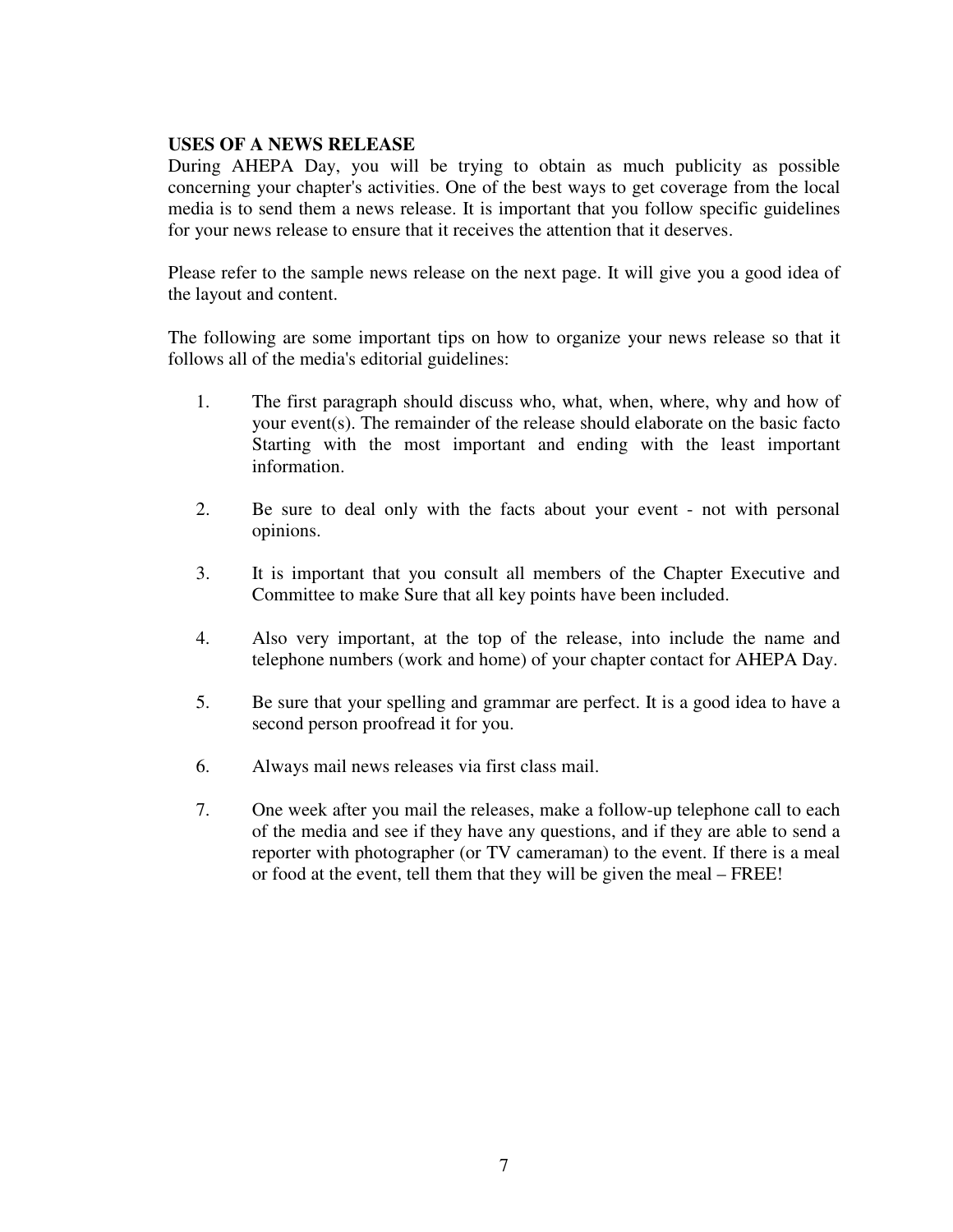# **SAMPLE NEWS RELEASE—***Use your AHEPA Chapter Stationery!*

# FOR IMMEDIATE RELEASE

(Date) For more information, contact:

Chapter President

Phone #

The (Chapter Name) chapter # of (city name), will join over 900 chapters across the United States and Canada in observing AHEPA Day on Sunday, (date). The chapter activities will recognize the contributions of key people within the Greek community of (city name).

Guided by the theme "Maintain the Values and Spirit of Your Hellenic Heritage," the chapter will kick off its activities with members attending liturgy at 10:30 a.m. at (name) Greek Orthodox Church (address). Father (name), parish priest, will give a sermon on the accomplishments of AHEPA in our community.

Following the service, AHEPA will sponsor a social hour of coffee and donuts, highlighted by AHEPA Certificates of Honor being given to key people in recognition of their work in the community outstanding service. The people to receive awards are (name) and (name).

(City name) AHEPA Chapter President, commented, "insert his comment here."

50-year AHEPA member (Insert his name here) noted, "insert his comment here."

AHEPA Day is recognized annually \*the Greek Orthodox Churches across the United States and Canada (and is recognized each year by special messages from many governors and city officials).

(Insert Mayor's name here), Mayor of (city) Stated that "insert his comment here."

Some of the activities of our chapter include (list community-type events where money was raised by your chapter and donated to charitable causes).

The Order of AHEPA was founded in Atlanta Georgia in 1922, for the purpose of assisting all immigrants of Greek descent to achieve American citizenship through individual city chapters, or "schools of instruction." The basis of chapter meetings includes the principles of American government, the use and increased fluency in the English language and facilitates assimilation by encouraging members to actively participate in the civic life of his American community.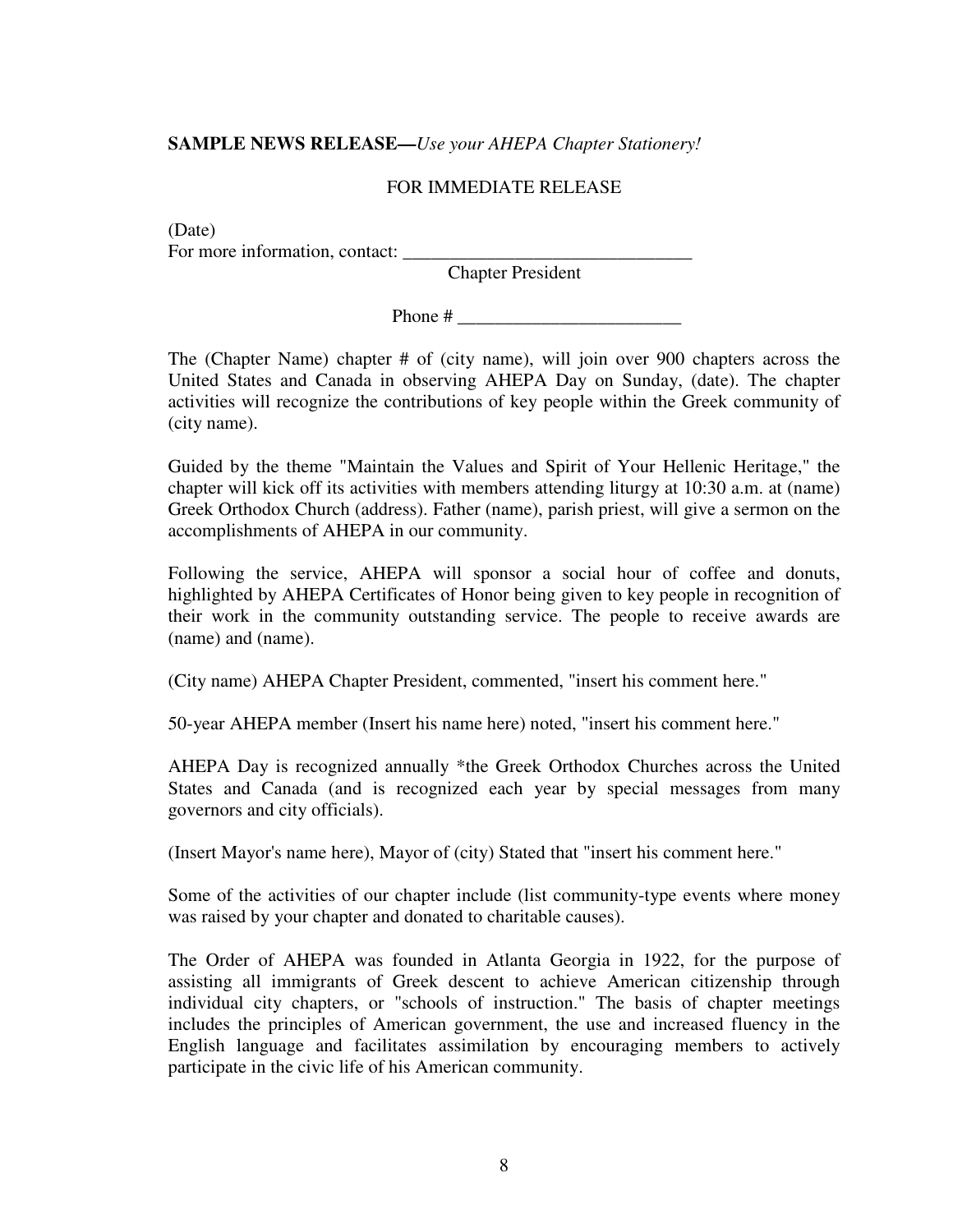Since there early days, the membership has strived to maintain these lofty goals and objectives. The only difference is that chapters now span the entire United States, Canada (since 1926), Australia and the Bahamas.

Although approximately 95% of the membership of AHEPA is composed of American or Canadian citizens of Hellenic descent, membership is open to anyone who believes in the objects of the Order.

All AHEPAns are members of local chapters, which hold periodic meetings and sponsor a number of social and charitable activities. The members elect chapter officers annually.

AHEPA Chapters are grouped into regional Districts that organize seminars, conferences, fundraising and social events. District officers are elected annually at the District Convention.

Each chapter elects delegates to represent their chapter at The Supreme Convention, held every year during the month of July. National projects and issues relating to the Chapters and Districts are discussed, culminating in the election of national officers to the Supreme Lodge and Board of Directors.

AHEPA is a unique organization, in that it heads a "family of four auxiliaries." All four work closely together teaching mutual respect and cooperation. They include:

- Daughters of Penelope the senior woman's auxiliary;
- Maids of Athena the young woman's auxiliary;
- Sons of Pericles the young man's auxiliary;

There are over 1,000 chapters *of* the AHEPA Family throughout the United States and Canada, with a total membership in excess *of 60,000!*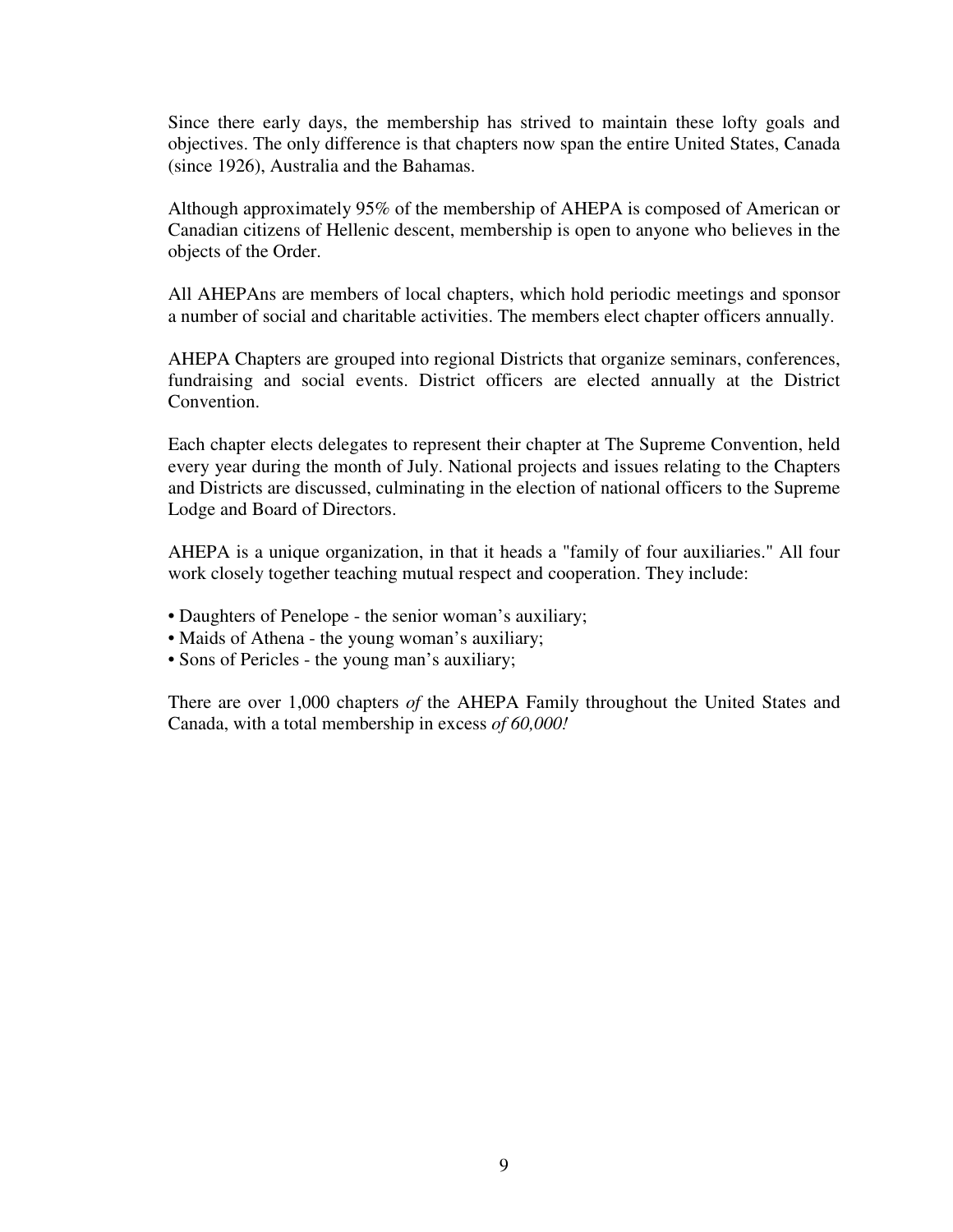# **USES OF A PROCLAMATION**

The official proclamation can be used to attract media by stating that observance of AHEPA Day has received endorsement by the Governor (Premier - Canada) and Mayor.

A copy of the proclamation can be framed and placed in your AHEPA room, Church or community hall lobby. Notice of the official proclamation can be displayed on bulletin boards during the month prior to AHEPA Day.

A copy can also be distributed to AHEPA members in your monthly newsletter.

The letter to your mayor or government official should be sent to his office several weeks prior to AHEPA Day. This allows enough time to coordinate an official signing ceremony. The ceremony is a good opportunity to take photographs that can be sent to local newspapers and displayed on your community or AHEPA bulletin board.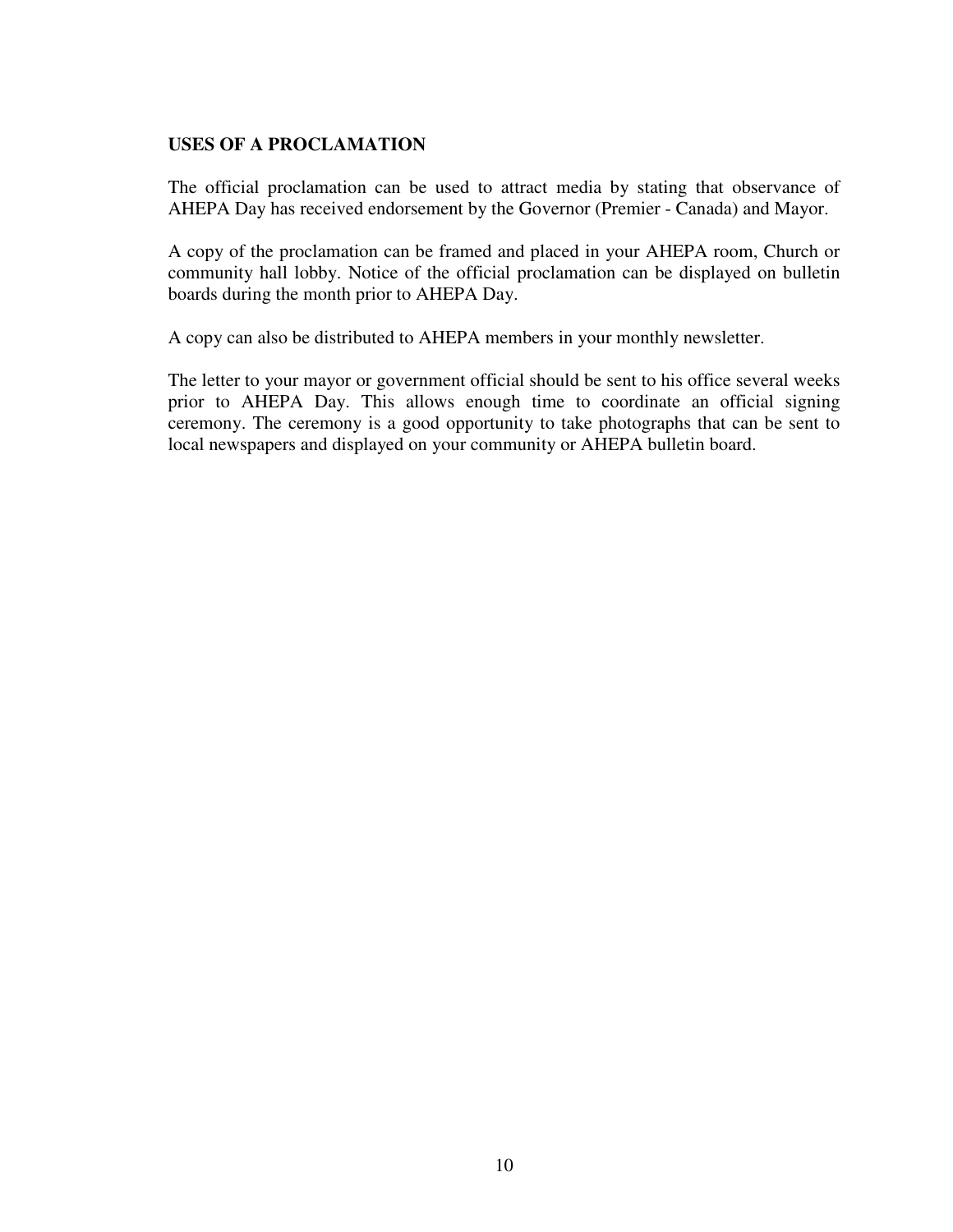#### **SAMPLE LETTER TO GOVERNMENT OFFICIAL**

Date

The Honorable (name) Mayor of (city) Address City, Zip (postal) Code

Dear Mayor (name);

As President of (name) AHEPA Chapter #??, of (city), I am writing to request your recognition of the contributions made by our chapter to the community-at-large. This years observance of AHEPA Day, endorsed by His Eminence Archbishop Demetrios, primate of the Greek Orthodox Church of North and South America, will be celebrated on (date).

 As part or our observance, we would like you to honor our chapter with an official proclamation.

 The Order of AHEPA - the American Hellenic Educational Progressive Association - is the largest Greek heritage organization in the world and a major community service organization in North America. There are over 1000 chapters of the AHEPA family, with over (60,000 members.) The AHEPA was founded in *1922* in order to assist all immigrants of Greek descent in assimilating into the American community, while maintaining pride in their heritage.

 Since *1922,* AHEPA has expanded its objectives with the creation of its own charitable Foundation contributing to major charitable causes around the world. During World War II, AHEPA sold over \$500 million in War Bonds. Recent examples of AHEPA's more than two million dollar annual charitable, philanthropic, cultural and educational funding include underwriting of the recent Statue of Liberty and Ellis Island restorations, funding of medical research in the fight against diseases such as juvenile diabetes and Cooley's Anemia and an extensive national scholarship program.

 The AHEPA also administrates a nationwide senior citizens housing program with the US Department of Housing and Urban Development (HUD). The AHEPA program comprises *20* housing projects worth over \$100 million and has been lauded for its integrity and high quality of its buildings. In the wake of September 11, 2001, AHEPA raised over \$150,000 for the relief effort. AHEPA also has an impressive history in educating the American public about the historic friendship between Greece and the United States, and on the present Cyprus problem.

 We would appreciate receiving this proclamation at least *two weeks before*  AHEPA Day, for promotional purposes.

Thank you for consideration of this request. Sincerely,

*Your name*  Chapter President